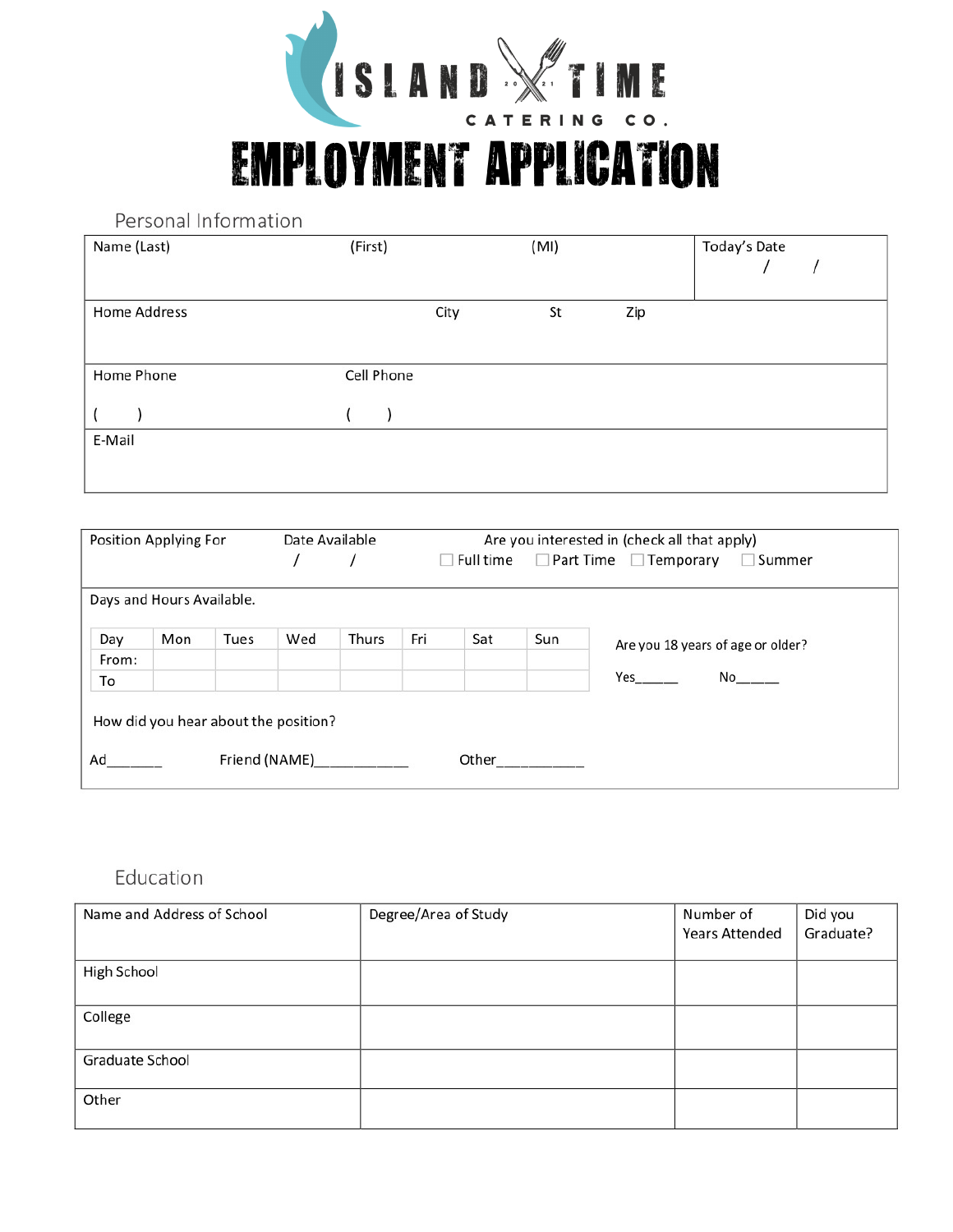## U.S. Military Service

| <b>Branch of Service</b> | <b>Technical Specialization</b> | <b>Rank Attained</b> |
|--------------------------|---------------------------------|----------------------|
|                          |                                 |                      |

#### Legal

| Are you legally authorized to work in the US? Yes No<br>(Identity and employment of all new hires will be verified as required by the Immigration Reform and control acts of 1986)<br>Were you ever Discharged by any company? $\Box$ Yes $\Box$ No If yes give name of company(ies) |
|--------------------------------------------------------------------------------------------------------------------------------------------------------------------------------------------------------------------------------------------------------------------------------------|
|                                                                                                                                                                                                                                                                                      |
|                                                                                                                                                                                                                                                                                      |
|                                                                                                                                                                                                                                                                                      |

It is unlawful in Massachusetts to require or administer a lie detector test as condition of employment or continued employment. An employer who violates this law shall be subject to criminal penalties and civil liability.

Federal, State, and local laws prohibit discrimination based on race, color, sex, religion, sexual orientation, national origin, ancestry, age, physical or mental disability that does not affect ability to perform essential job function(s) with or without reasonable accommodation, or any protected status not listed in this statement. Your application will be considered in full accord with applicable Federal, State, and local requirements.

#### **Employment History**

| <b>DATES</b>        | Name and Address of Employer | Positions Held and<br>Supervisor | List Major Duties | Salary or<br>wages | <b>Reason For Leaving</b> |
|---------------------|------------------------------|----------------------------------|-------------------|--------------------|---------------------------|
| From:<br>Yr.<br>Mo. | Name:<br>Address:            | Your Job Title:                  |                   | Starting:          |                           |
| To:<br>Yr.<br>Mo.   | City & State<br>Phone        | Supervisor                       |                   | Final:             |                           |
| <b>DATES</b>        | Name and Address of Employer | Positions Held and<br>Supervisor | List Major Duties | Salary or<br>wages | <b>Reason For Leaving</b> |
| From:<br>Yr.<br>Mo. | Name:<br>Address:            | Your Job Title:                  |                   | Starting:          |                           |
| To:<br>Yr.<br>Mo.   | City & State<br>Phone        | Supervisor                       |                   | Final:             |                           |
| <b>DATES</b>        | Name and Address of Employer | Positions Held and<br>Supervisor | List Major Duties | Salary or<br>wages | <b>Reason For Leaving</b> |
| From:<br>Yr.<br>Mo. | Name:<br>Address:            | Your Job Title:                  |                   | Starting:          |                           |
| To:<br>Yr.<br>Mo.   | City & State<br>Phone        | Supervisor                       |                   | Final:             |                           |